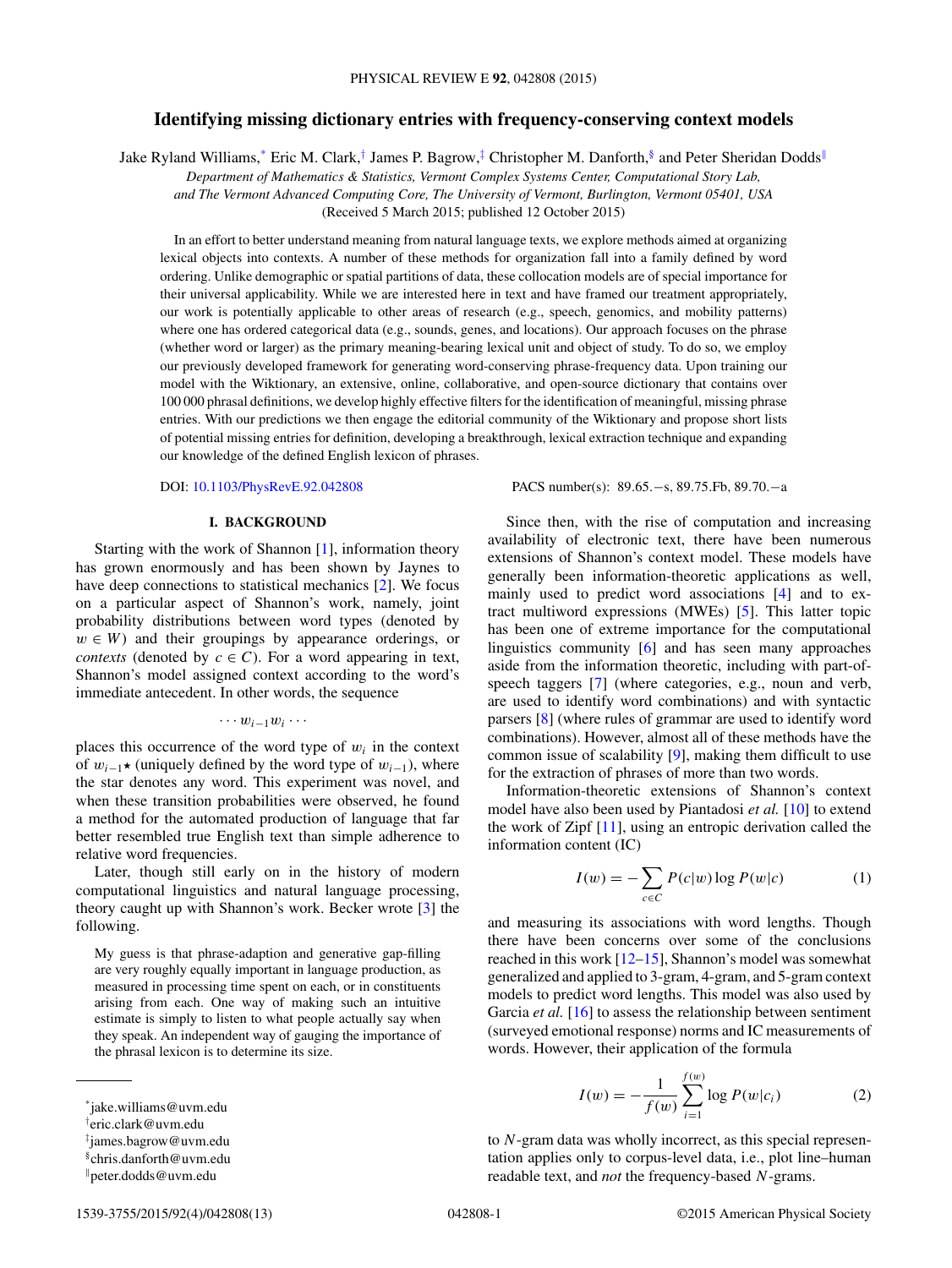In addition to the above considerations, there is also the general concern of nonphysicality with imperfect word-frequency conservation, which is exacerbated by the Piantadosi *et al.* extension of Shannon's model. To be precise, for a joint distribution of words and contexts that is *physically* related to the appearance of words on "the page," there should be conservation in the marginal frequencies:

$$
f(w) = \sum_{c \in C} f(w, c),\tag{3}
$$

much like that discussed in [\[4\]](#page-12-0). This property is not upheld using any true, sliding-window  $N$ -gram data (e.g.,  $[17-19]$ ). To see this, we recall that in both  $[16]$  and  $[10]$ , a word's Ngram context was defined by its immediate  $N - 1$  antecedents. However, by this formulation we note that the first word of a page appears as last in no 2-gram, the second appears as last in no 3-gram, and so on.

These word-frequency misrepresentations may seem to be of little importance at the text or page level, but since the methods for large-scale N-gram parsing have adopted the practice of stopping at sentence and clause boundaries [\[19\]](#page-12-0), wordfrequency misrepresentations (such as those discussed above) have become very significant. In the new format, 40% of the words in a sentence or clause of length 5 have no 3-gram context (the first two). As such, when these context models are applied to modern N-gram data, they are incapable of accurately representing the frequencies of words expressed. We also note that despite the advances in processing made in the construction of the current Google  $N$ -grams corpus  $[19]$ , other issues have been found, namely, regarding the source texts taken [\[20\]](#page-12-0).

The N-gram expansion of Shannon's model incorporated more information on relative word placement, but perhaps an ideal scenario would arise when the frequencies of authorintended phrases are exactly known. Here one can conserve word frequencies (as we discuss in Sec.  $II$ ) when a context for an instance of a word is defined by its removal pattern, i.e., the word "cat" appears in the context "∗ in the hat" when the phrase "cat in the hat" is observed. In this way, a word type appears in as many contexts as there are phrase types that contain the word. While we consider the different phrase types as having rigid and different meanings, the words underneath can be looked at as having more flexibility, often in need of disambiguation. This flexibility is quite similar to an aspect of a physical model of lexicon learning [\[21\]](#page-12-0), where a context size control parameter was used to tune the number of plausible but unintended meanings that accompany a single word's true meaning. An enhanced model of lexicon learning that focuses on meanings of phrases could then explain the need for disambiguation when reading by words.

We also note that there exist many other methods for grouping occurrences of lexical units to produce informative context models. Resnik [\[22\]](#page-12-0) showed that class categorizations of words (e.g., verbs and nouns) could be used to produce informative joint probability distributions. Montemurro and Zanette [\[23\]](#page-12-0) used joint distributions of words and arbitrary equal-length parts of texts to entropically quantify the semantic information encoded in written language. Texts tagged with metadata such as genera  $[24]$ , time  $[25]$ , location  $[26]$ , and language [\[27\]](#page-12-0) have rendered straightforward and clear examples of the power in a (word-frequency conserving) joint

probability mass function (PMF), shedding light on social phenomena by relating words to classes. Additionally, while their work did not leverage word frequencies or the joint PMFs possible, Benedetto *et al.* [\[28\]](#page-12-0) used metadata of texts to train language and authorship detection algorithms and further to construct accurate phylogeneticlike trees through application of compression distances. Though metadata approaches to context are informative, with their power there is simultaneously a loss of applicability (metadata is frequently not present) as well as a loss of biocommunicative relevance (humans are capable of inferring social information from text in isolation).

## **II. FREQUENCY-CONSERVING CONTEXT MODELS**

In previous work [\[29\]](#page-12-0) we developed a scalable and general framework for generating frequency data for N-grams, called random text partitioning. Since a phrase-frequency distribution S is balanced with regard to its underlying word-frequency distribution W,

$$
\sum_{w \in W} f(w) = \sum_{s \in S} \ell(s) f(s) \tag{4}
$$

(where  $\ell$  denotes the phrase-length norm, which returns the length of a phrase in numbers of words), it is easy to produce a symmetric generalization of Shannon's model that integrates all phrase or N-gram lengths and all word placement or removal points. To do so, we define W and S to be the sets of words and (text-partitioned) phrases from a text, respectively, and let C be the collection of all single-word-removal patterns from the phrases of S. A joint frequency  $f(w,c)$  is then defined by the partition frequency of the phrase that is formed when c and w are composed. In particular, if w composed with c renders s, we then set  $f(w, c) = f(s)$ , which produces a context model on the words whose marginal frequencies preserve their original frequencies from the page. In particular, we refer to this, or such a model for phrases, as an external context model since the relations are produced by structure external to the semantic unit.

It is good to see the external word-context generalization emerge, but our interest actually lies in the development of a context model for the phrases themselves. To do so, we define the internal contexts of a phrase by the patterns generated through the removal of subphrases. To be precise, for a phrase s and a subphrase  $s_{i\cdots j}$  ranging over words i through j we define the context

$$
c_{i\cdots j} = w_1 \cdots w_{i-1} \star \cdots \star w_{j+1} \cdots w_{\ell(s)} \tag{5}
$$

to be the collection of same-length phrases whose analogous word removal  $(i$  through  $j$ ) renders the same pattern (when word types are considered). We present the contexts of generalized phrases of lengths 1–4 in Table [I,](#page-2-0) as described above. Looking at the table, it becomes clear that these contexts are actually a mathematical formalization of the generative gap filling proposed in [\[3\]](#page-12-0), which was semiformalized by the phrasal templates discussed at length by Smadja in [\[5\]](#page-12-0). Between our formulation and that of Smadja, the main difference of definition lies in our restriction to contiguous word sequence (i.e., subphrase) removals, as is necessitated by the mechanics of the secondary partition process, which defines the context lists.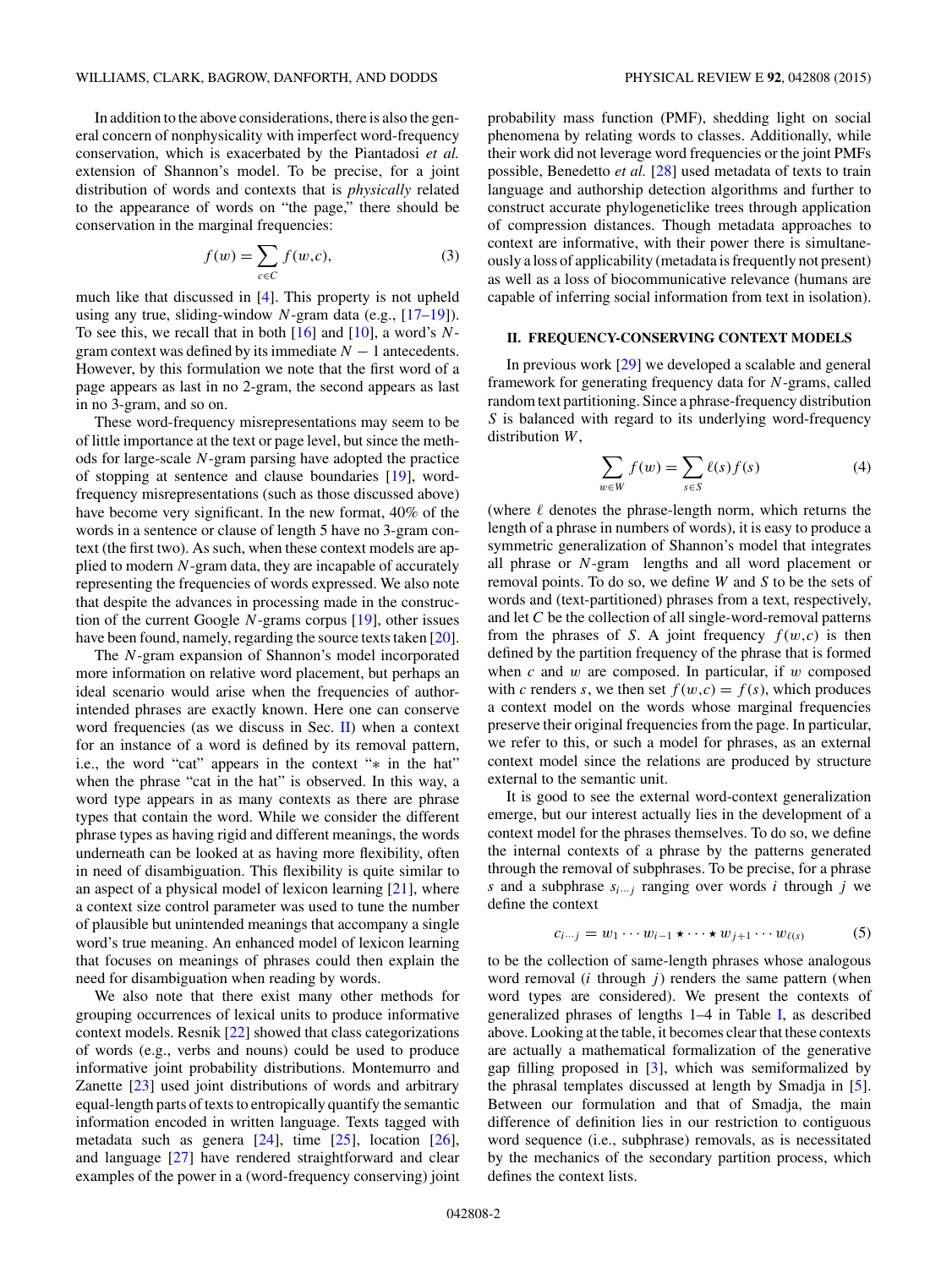<span id="page-2-0"></span>TABLE I. Expansion of context lists for longer and longer phrases. We define the internal contexts of phrases by the removal of individual subphrases. These contexts are represented as phrases with words replaced by stars. Any phrases whose word types match after analogous subphrase removals share the matching context. Here the columns are labeled  $1-4$  by subphrase length.

| Phrase                    | $\ell(s_{i\cdots j})=1$             | $\ell(s_{i\cdots j})=2$ | $\ell(s_{i\cdots j})=3$ | $\ell(s_{i\cdots j})=4$ | $\cdots$                    |
|---------------------------|-------------------------------------|-------------------------|-------------------------|-------------------------|-----------------------------|
| $w_1$                     | $\star$                             |                         |                         |                         | $\ldots$                    |
| $w_1$ $w_2$               | $\star w_2$                         | $\star \star$           |                         |                         | $\cdots$                    |
|                           | $w_1 \star$                         |                         |                         |                         | $\cdots$                    |
| $w_1 w_2 w_3$             | $\star w_2 w_3$                     | $\star \star w_3$       | $\star \star \star$     |                         | $\ldots$ .                  |
|                           | $w_1 \star w_3$                     | $w_1 \star \star$       |                         |                         | $\ldots$                    |
|                           | $w_1 w_2 \star$                     |                         |                         |                         | $\ldots$                    |
| $w_1 w_2 w_3 w_4$         | $\star w_2 w_3 w_4$                 | $\star \star w_3 w_4$   | $\star \star \star w_4$ | * * * *                 | $\ldots$                    |
|                           | $w_1$ $\star$ $w_3$ $w_4$           | $w_1 \star \star w_4$   | $w_1 \star \star \star$ |                         | $\ldots$                    |
|                           | $w_1 w_2 \star w_4$                 | $w_1 w_2 \star \star$   |                         |                         | $\ldots$ .                  |
|                           | $w_1 w_2 w_3 \star$                 |                         |                         |                         | $\ldots$                    |
| $\ddot{\cdot}$<br>$\cdot$ | $\bullet$<br>$\bullet$<br>$\bullet$ | $\bullet$<br>$\cdot$    | $\cdot$                 | $\cdot$                 | $\mathcal{L}_{\mathcal{A}}$ |

The weighting of the contexts for a phrase is accomplished simultaneously with their definition through a secondary partition process describing the inner contextual modes of interpretation for the phrase. The process is as follows. In an effort to relate an observed phrase to other known phrases, the observer selectively ignores a subphrase of the original phrase. To retain generality, we do this by considering the *random* partitions of the original phrase and then assuming that a subphrase is ignored from a partition with probability proportional to its length, to preserve word (and hence phrase) frequencies. The conditional probabilities of inner context are then

 $P(c_{i\cdots j}|s) = P(\text{ignore } s_{i\cdots j} \text{ given a partition of } s)$ 

= 
$$
P
$$
(ignore  $s_{i\cdots j}$  given  $s_{i\cdots j}$  is partitioned from  $s$ )

$$
\times P(s_{i\cdots j} \text{ is partitioned from } s). \tag{6}
$$

Utilizing the partition probability and our assumption, we note from our work in [\[29\]](#page-12-0) that

$$
\ell(s) = \sum_{1 \le i < j \le \ell(s)} \ell(s_{i\cdots j}) P_q(s_{i\cdots j} \mid s),\tag{7}
$$

which ensures through defining

$$
P(c_{i\cdots j}|s) = \frac{\ell(s_{i\cdots j})}{\ell(s)} P_q(s_{i\cdots j}|s),
$$
 (8)

the production of a valid, phrase-frequency preserving context model

$$
\sum_{c \in C} f(c,s) = \sum_{i < j \le \ell(s)} P(c_{i\cdots j} | s) f(s)
$$
\n
$$
= f(s) \sum_{1 \le i < j \le \ell(s)} \frac{\ell(s_{i\cdots j})}{\ell(s)} P_q(s_{i\cdots j} | s) = f(s), \quad (9)
$$

which preserves the underlying frequency distribution of phrases. Note here that beyond this point in the paper we will used the normalized form

$$
P(c,s) = \frac{f(c,s)}{\sum_{s \in S} \sum_{c \in C} f(c,s)}\tag{10}
$$

for convenience in the derivation of expectations in the next section.

# **III. LIKELIHOOD OF DICTIONARY DEFINITION**

In this section we exhibit the power of the internal context model through a lexicographic application, deriving a measure of meaning and definition for phrases with empirical phrase-definition data taken from a collaborative open-access dictionary [\[30\]](#page-12-0) (see Sec. [V](#page-3-0) for more information on our data and the Wiktionary). With the rankings that this measure derives, we will go on to propose phrases for definition with the editorial community of the Wiktionary in an ongoing live experiment, discussed in Sec. [IV.](#page-3-0)

To begin, we define the dictionary indicator  $D$  to be a binary norm on phrases, taking value 1 when a phrase appears in the dictionary (i.e., has definition) and taking value 0 when a phrase is unreferenced. The dictionary indicator tells us when a phrase has reference in the dictionary and in principle can be replaced with other indicator norms, for other purposes. Moving forward, we take note of an intuitive description of the distribution average

$$
\overline{D}(S) = \sum_{t \in S} D(t)P(t)
$$
  
=  $P(\text{randomly drawing a defined phrase from } S)$ 

and go on to derive an alternative expansion through application of the context model

$$
\overline{D}(S) = \sum_{t \in S} D(t)P(t)
$$
\n
$$
= \sum_{t \in S} D(t)P(t) \sum_{c \in C} P(c|t) \sum_{s \in S} P(s|c)
$$
\n
$$
= \sum_{c \in C} P(c) \sum_{t \in S} D(t)P(t|c) \sum_{s \in S} P(s|c)
$$
\n
$$
= \sum_{c \in C} P(c) \sum_{s \in S} P(s|c) \sum_{t \in S} D(t)P(t|c)
$$
\n
$$
= \sum_{s \in S} P(s) \sum_{c \in C} P(c|s) \sum_{t \in S} D(t)P(t|c)
$$
\n
$$
= \sum_{s \in S} P(s) \sum_{c \in C} P(c|s) \overline{D}(c|S). \tag{11}
$$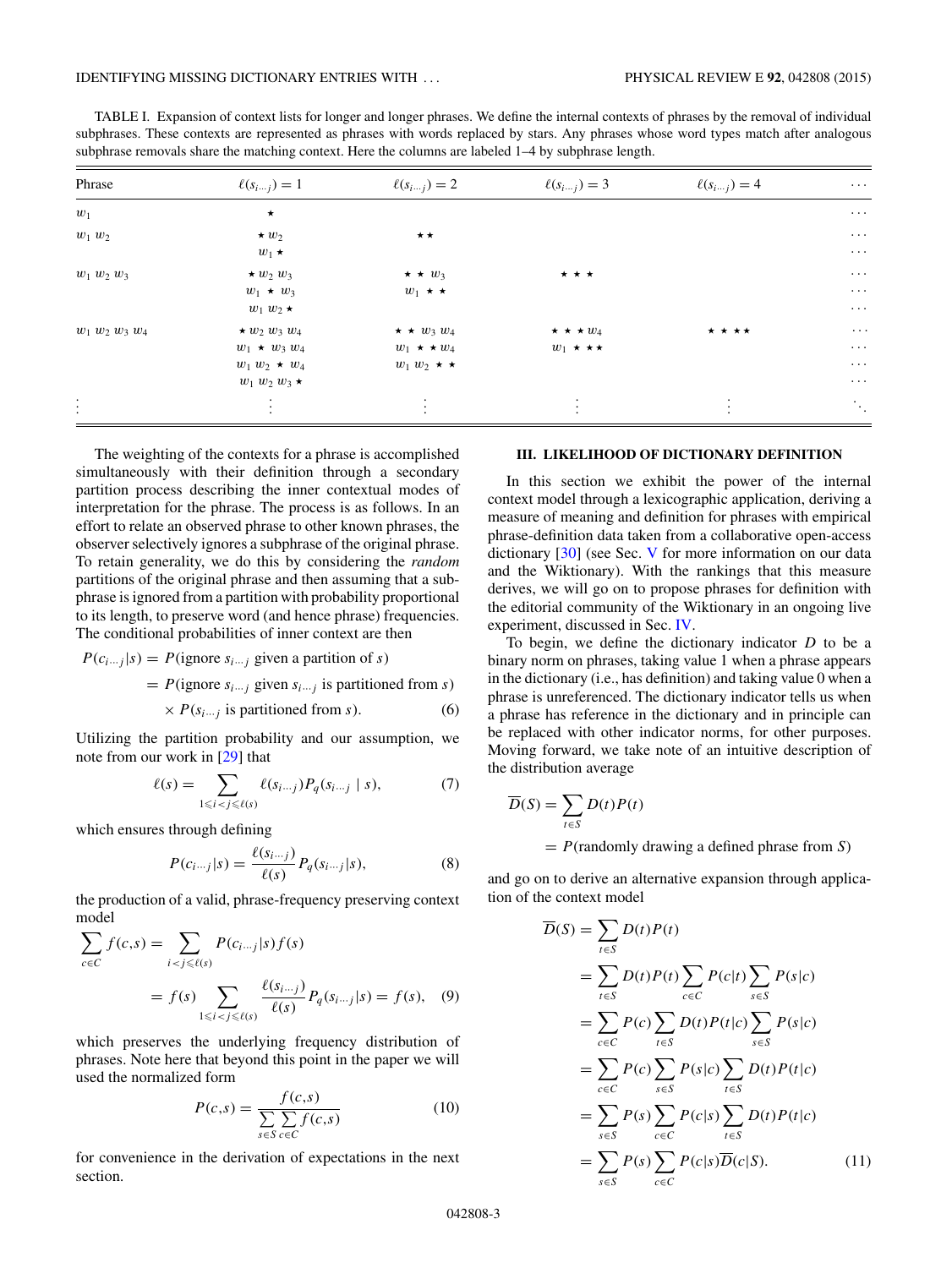<span id="page-3-0"></span>In the last line we then interpret

$$
\overline{D}(C|s) = \sum_{c \in C} P(c|s)\overline{D}(c|S)
$$
 (12)

to be the likelihood [analogous to the IC equation presented here as Eq. [\(1\)](#page-0-0)] that a phrase, which is randomly drawn from a context of s, to have definition in the dictionary. To be precise, we say  $D(C|s)$  is the likelihood of dictionary definition of the context model  $C$ , given the phrase  $s$ , or, when only one  $c \in C$  is considered, we say  $\overline{D}(c|S) = \sum_{t \in S} D(t)P(t|c)$  is the likelihood of dictionary definition of the context  $c$ , given  $S$ . Numerically, we note that the distribution-level values  $D(C|s)$ extend the dictionary over all S, smoothing out the binary data to the full lexicon (uniquely for phrases of more than one word, which have no interesting space-defined internal structure) through the relations of the model. In other words, though  $\overline{D}(C|s) \neq 0$  may now only indicate the *possibility* of a phrase having definition, it is still a strong indicator and most importantly may be applied to never-before-seen expressions. We illustrate the extension of the dictionary through  $\overline{D}$  in Fig. 1, where it becomes clear that the topological structure of the associated network of contexts is crystalline, unlike the small-world phenomenon observed for the words of a thesaurus in [\[31\]](#page-12-0). However, this is not surprising, given that the latter is a conceptual network defined by common meanings, as opposed to a rigid, physical property, such as word order.

### **IV. PREDICTING MISSING DICTIONARY ENTRIES**

Starting with the work of Sinclair *et al.* [\[32\]](#page-12-0) (though the idea was proposed more than ten years earlier by Becker in [\[3\]](#page-12-0)), lexicographers have been building dictionaries based on language as it is spoken and written, including idiomatic, slang-filled,



FIG. 1. (Color online) Example showing the sharing of contexts by similar phrases. Suppose that our text consists of the two phrases, "in the contrary" and "on the contrary," that each occurs once, and that the latter has definition ( $D = 1$ ) while the former does not. In this event, we see that the three shared contexts " $\star \star \star$ ", " $\star \star$  contrary," and " $\star$  the contrary" present elevated likelihood  $\overline{D}$  values, indicating that the phrase "in the contrary" may have meaning and be worthy of definition.

and grammatical expressions [\[33–36\]](#page-12-0). These dictionaries have proven highly effective for nonprimary language learners, who may not be privy to cultural metaphors. In this spirit, we utilize the context model derived above to discover phrases that are undefined, but which may be in need of definition for their similarity to other, defined phrases. We do this in a corpus-based way, using the definition likelihood  $\overline{D}(C|s)$ as a secondary filter to frequency. The process is in general quite straightforward and first requires a ranking of phrases by frequency of occurrence  $f(s)$ . Upon taking the first  $s_1, \ldots, s_N$ frequency-ranked phrases  $(N = 100000,$  for our experiments), we reorder the list according to the values  $D(C|s)$ (descending). The top of such a double-sorted list then includes phrases that are both frequent and similar to defined phrases.

With our double-sorted lists we then record those phrases having no definition or dictionary reference, but which are at the top. These phrases are quite often meaningful (as we have found experimentally; see below) despite their lack of definition and as such we propose this method for the automated generation of short lists for editorial investigation of definition.

#### **V. MATERIALS AND METHODS**

For its breadth, open-source nature, and large editorial community, we utilize dictionary data from the Wiktionary [\[30\]](#page-12-0) (a Wiki-based open content dictionary) to build the dictionaryindicator norm, setting  $D(s) = 1$  if a phrase s has reference or redirect. We apply our filter for missing entry detection to several large corpora from a wide scope of content. These corpora are 20 years of*New York Times* articles (*NYT*, 1987–2007) [\[37\]](#page-12-0), approximately 4% of a year's tweets (Twitter, 2009) [\[38\]](#page-12-0), music lyrics from thousands of songs and authors (lyrics, 1960–2007) [\[24\]](#page-12-0), complete Wikipedia articles (Wikipedia, 2010) [\[39\]](#page-12-0), and Project Gutenberg eBooks collection (eBooks, 2012) [\[40\]](#page-12-0) of more than 30 000 public-domain texts. We note that these are all unsorted texts and that Twitter, eBooks, Lyrics, and to an extent Wikipedia are mixtures of many languages (though the majority is English). We only attempt missing entry prediction for phrase lengths (2–5), for their inclusion in other major collocation corpora [\[19\]](#page-12-0), and their having the most data in the dictionary. We also note that all text processed is taken lowercase.

To understand our results, we perform a tenfold cross-validation on the frequency and likelihood filters. This is executed by randomly splitting the Wiktionary's list of defined phrases into ten equal-length pieces and then performing ten parallel experiments. In each of these experiments we determine the likelihood values  $\overline{D}(C|s)$  by a distinct  $\frac{9}{10}$  of the data. We then order the union set of the  $\frac{1}{10}$ -withheld and the Wiktionary-undefined phrases by their likelihood (and frequency) values descending and accept some top segment of the list, or short list, coding them as positive by the experiment. For such a short list, we then record the true positive rates, i.e., portion of all  $\frac{1}{10}$ -withheld truly defined phrases we coded positive, the false positive rates, i.e., portion of all truly undefined phrases we coded positive, and the number of entries discovered. Upon performing these experiments, the average of the ten trials is taken for each of the three parameters, for a number of short list lengths (scanning 1000 log-spaced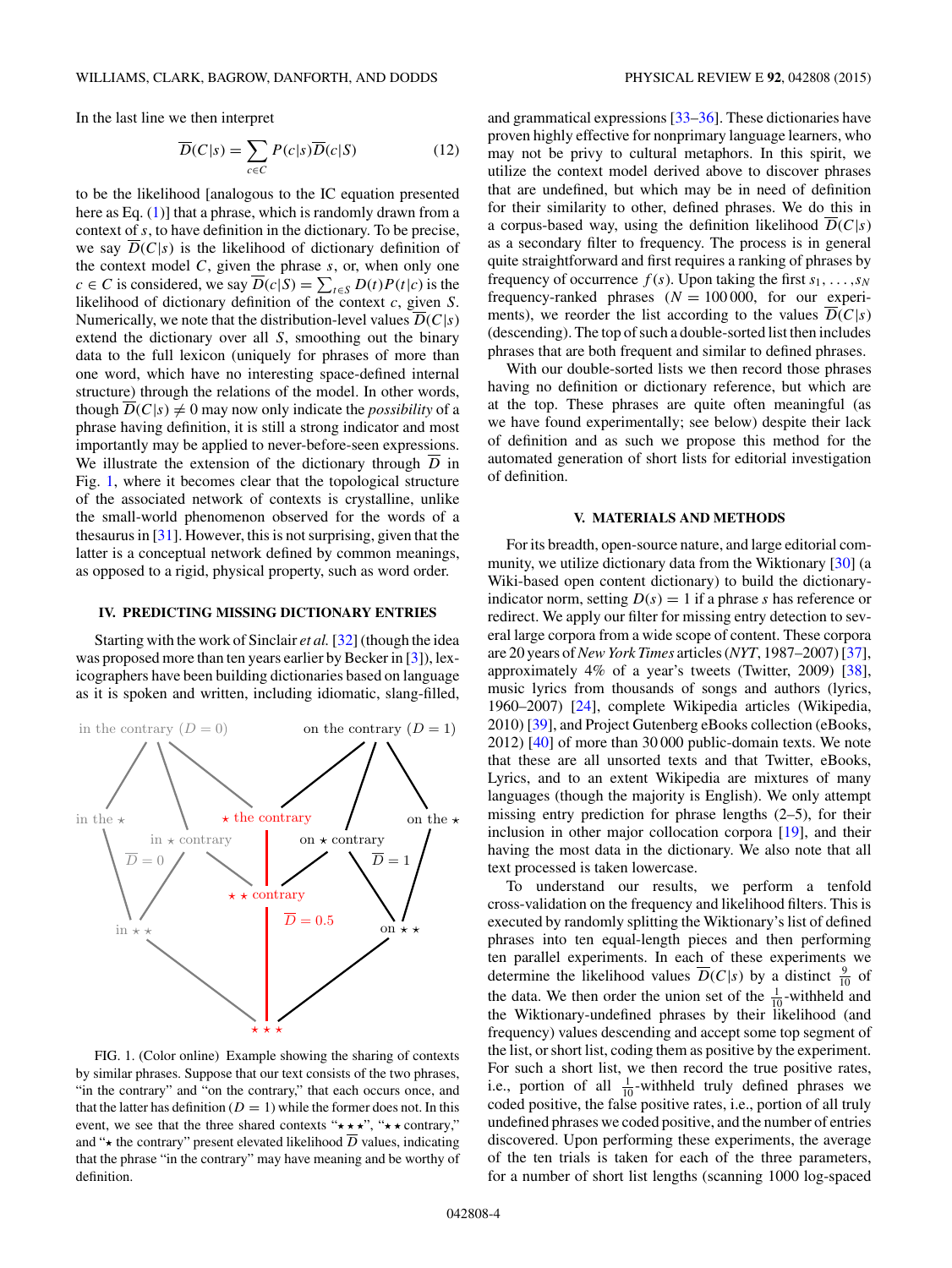lengths), and plotted as a receiver operating characteristic (ROC) curve (see Figs. 2[–6\)](#page-7-0). We also note that each is also presented with its area under curve (AUC), which measures the accuracy of the expanding-list classifier as a whole.

### **VI. RESULTS AND DISCUSSION**

Before observing output from our model we take the time to perform a cross-validation (tenfold) and compare our context filter to a sort by frequency alone (see Fig. 2 below and Figs. [3](#page-6-0)[–6](#page-7-0) in Appendix [A\)](#page-6-0). From this we have found that our likelihood filter renders missing entries much more efficiently than by frequency (see Table II and Figs.  $2-6$ ), already discovering missing entries from short lists of as little as 20 (see the insets of Figs.  $2-6$  as well as Tables II[–VII\)](#page-11-0). As such we adhere to this standard and only publish short lists of 20 predictions per corpus per phrase lengths 2–5. In parallel, we also present phrase frequency-generated short lists for comparison.

In addition to listing them in Appendix  $\bf{B}$ , we have presented the results of our experiment from across the five large disparate corpora on the Wiktionary in a pilot program, where



FIG. 2. (Color online) With data taken from the Twitter corpus, we present (tenfold) cross-validation results for the filtration procedures. For each of the lengths 2, 3, 4, and 5, we show the ROC curves, comparing true and false positive rates for both the likelihood filters (black) and the frequency filters (gray). There we see increased performance in the likelihood classifiers (except possibly for length 5), which is reflected in the AUCs (where an AUC of 1 indicates a perfect classifier). In the insets we also monitor the average number of missing entries discovered as a function of the number of entries proposed, for each length. There the horizontal dotted lines indicate the average numbers of missing entries discovered for both the likelihood filters (black) and the frequency filters (gray) when short lists of 20 phrases were taken (red dotted vertical lines). From this we see an indication that even the 5-gram likelihood filter is effective at detecting missing entries in short lists, while the frequency filter is not.

TABLE II. Summarizing our results from the cross-validation procedure (top), we present the mean numbers of missing entries discovered when 20 guesses were made for N-grams or phrases of lengths 2, 3, 4, and 5 each. For each of the five large corpora (see Sec. [V\)](#page-3-0) we make predictions according our likelihood filter and according to frequency (in parentheses) as a baseline. When considering the 2-grams (for which the most definition information exists), short lists of 20 rendered up to 25% correct predictions on average by the definition likelihood, as opposed to the frequency ranking, by which no more than 2.5% could be expected. We also summarize the results to date from the live experiment (bottom) (updated 19 February 2015) and present the numbers of missing entries correctly discovered on the Wiktionary (i.e., reference added since 1 July 2014, when the dictionary's data was accessed) by the 20-phrase short lists produced in our experiments for both the likelihood and frequency (in parentheses) filters. Here we see that all of the corpora analyzed were generative of phrases, with Twitter far and away being the most productive and the reference corpus Wikipedia the least so.

| Corpus     | $2$ -gram  | 3-gram                     | 4-gram     | 5-gram     |
|------------|------------|----------------------------|------------|------------|
|            |            | Cross-validation procedure |            |            |
| Twitter    | 4.22(0.40) | 1.11(0.30)                 | 0.90(0.10) | 1.49(0)    |
| <b>NYT</b> | 4.97(0.30) | 0.36(0.50)                 | 0.59(0.10) | 1.60(0)    |
| lyrics     | 3.52(0.50) | 1.76(0.40)                 | 0.78(0)    | 0.48(0)    |
| Wikipedia  | 5.06(0.20) | 0.46(0.80)                 | 1.94(0.20) | 1.54(0)    |
| eBooks     | 3.64(0.30) | 1.86(0.30)                 | 0.59(0.60) | 0.90(0.10) |
|            |            | Live experiment            |            |            |
| Twitter    | 6(0)       | 4(0)                       | 5(0)       | 5(0)       |
| <b>NYT</b> | 5(0)       | 0(0)                       | 2(0)       | 1(0)       |
| lyrics     | 3(0)       | 1(0)                       | 3(0)       | 1(0)       |
| Wikipedia  | 0(0)       | 1(0)                       | 1(0)       | 2(0)       |
| eBooks     | 2(0)       | 1(0)                       | 3(0)       | 6(1)       |

we are tracking the success of the filters [\[41\]](#page-12-0). Looking at the lexical tables, where defined phrases are highlighted bold, we can see that many of the predictions by the likelihood filter (especially those obtained from the Twitter corpus) have already been defined in the Wiktionary following our recommendation [\[30\]](#page-12-0). We also summarize these results from the live experiment in Table II.

Looking at the lexical tables more closely, we note that all corpora present highly idiomatic expressions under the likelihood filter, many of which are variants of existing idiomatic phrases that will likely be granted inclusion into the dictionary through redirects or alternative-form listings. To name a few, the Twitter (Table [III\)](#page-5-0), *NYT* (Table [IV\)](#page-8-0), and lyrics (Table [V\)](#page-9-0) corpora consistently predict large families derived from phrases such as "at the same time" and "you know what i mean," while the eBooks and Wikipedia corpora predict families derived from phrases such as "on the other hand" and "at the same time." In general, we see no such structure or predictive power emerge from the frequency filter.

We also observe that from those corpora that are less pure of English context (namely, the eBooks, lyrics, and Twitter corpora), extra-English expressions have crept in. This highlights an important feature of the likelihood filter: It does not intrinsically rely on the syntax or grammar of the language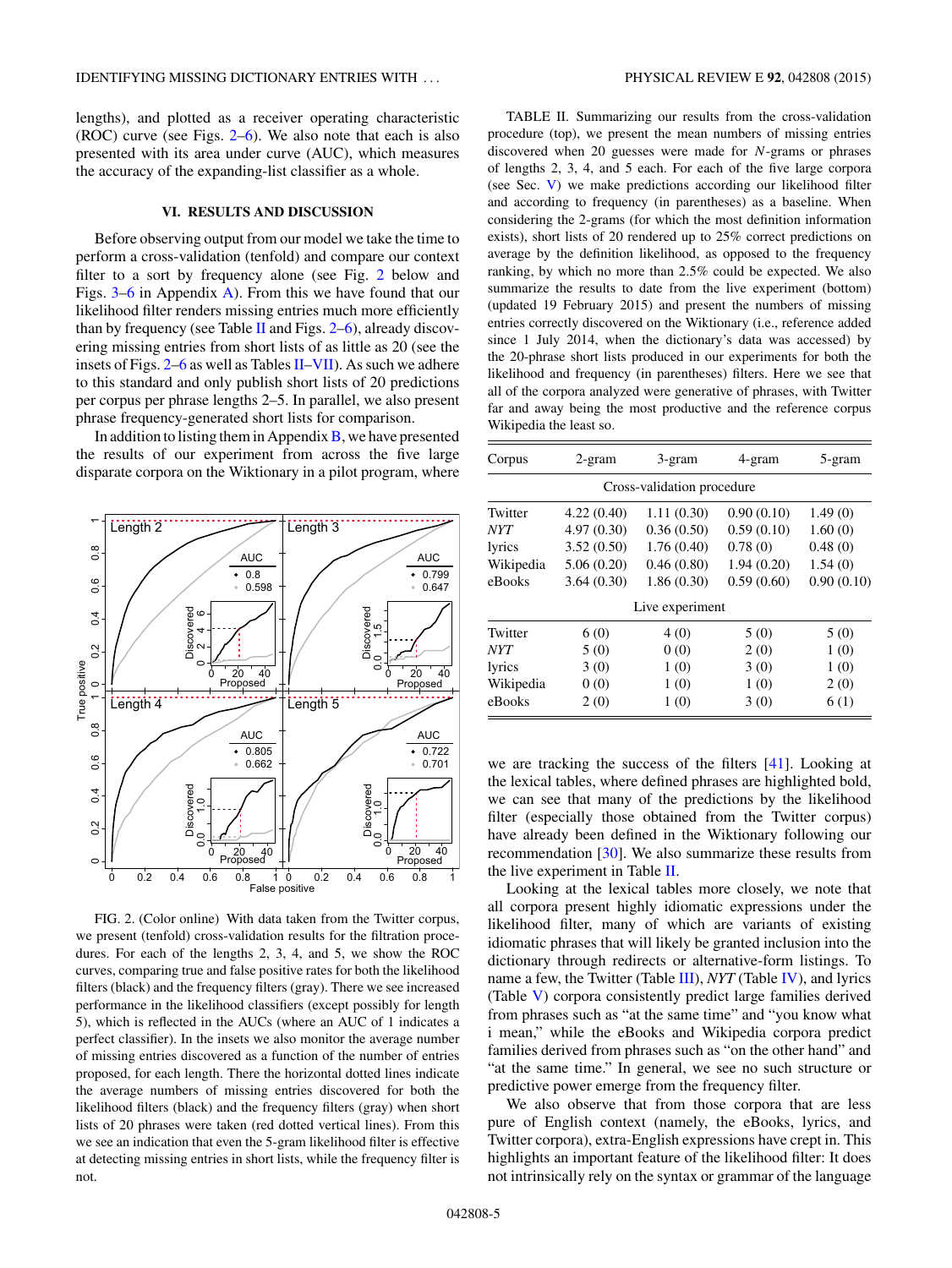<span id="page-5-0"></span>TABLE III. With data taken from the Twitter corpus, we present the top 20 unreferenced phrases considered for definition (in the live experiment) from each of the 2-, 3-, 4-, and 5-gram likelihood filters (top) and frequency filters (bottom). From this corpus we note the juxtaposition of highly idiomatic expressions by the likelihood filter (such as "holy #!@&"), with the domination of the frequency filters by semiautomated content. The phrase "holy #!@&" is an example of the model's success with this corpus, as it achieved definition several months after the Wiktionary's data were accessed.

| Rank                    | 2-gram         | 3-gram                         | 4-gram                    | 5-gram                             |
|-------------------------|----------------|--------------------------------|---------------------------|------------------------------------|
|                         |                |                                | Definition likelihood     |                                    |
| 1                       | buenos noches  | knock it out                   | in the same time          | actions speak louder then words    |
| $\overline{\mathbf{c}}$ | north york     | walk of fame                   | on the same boat          | no sleep for the wicked            |
| 3                       | last few       | piece of mind                  | about the same time       | every once and a while             |
| 4                       | holy #! $@&$   | seo-search engine optimization | around the same time      | to the middle of nowhere           |
| 5                       | good am        | puta q pariu                   | at da same time           | come to think about it             |
| 6                       | going away     | who the heck                   | wat are you doing         | dont let the bedbugs bite          |
| 7                       | right up       | take it out                    | wtf are you doing         | you get what i mean                |
| 8                       | go sox         | fim de mundo                   | why are you doing         | you see what i mean                |
| 9                       | going well     | note to all                    | #!@& are you doing        | you know who i mean                |
| 10                      | due out        | in the moment                  | better late then never    | no rest for the weary              |
| 11                      | last bit       | note to myself                 | here i go again           | as long as i know                  |
| 12                      | go far         | check it here                  | every now and again       | as soon as i know                  |
| 13                      | right out      | check it at                    | what were you doing       | going out on a limb                |
| 14                      | $&$ *#! am     | check it http                  | was it just me            | give a person a fish               |
| 15                      | holy god       | check it now                   | here we are again         | at a lost for words                |
| 16                      | rainy morning  | check it outhttp               | keeping an eye out        | de una vez por todas               |
| 17                      | picked out     | why the heck                   | what in the butt          | onew kids on the block             |
| 18                      | south coast    | memo to self                   | de vez em qdo             | twice in a blue moon               |
| 19                      | every few      | reminder to self               | giving it a try           | just what the dr ordered           |
| 20                      | picking out    | how the heck                   | pain in my !% &           | as far as we know                  |
|                         |                |                                | Frequency                 |                                    |
| 1                       | in the         | new blog post                  | <i>i</i> just took the    | i favorited a youtube video        |
| $\overline{\mathbf{c}}$ | <i>i</i> just  | i just took                    | e meu resultado foi       | i uploaded a youtube video         |
| 3                       | of the         | live on http                   | other people at http      | just joined a video chat           |
| 4                       | on the         | <i>i</i> want to               | check this video out      | fiddling with my blog post         |
| 5                       | <i>i</i> love  | <i>i</i> need to               | just joined a video       | joined a video chat with           |
| 6                       | <i>i</i> have  | i have a                       | a day using http          | i rated a youtube video            |
| 7                       | <i>i</i> think | quiz and got                   | on my way to              | <i>i</i> just voted for http       |
| 8                       | to be          | thanks for the                 | favorited a youtube video | this site just gave me             |
| 9                       | <i>i</i> was   | what about you                 | i favorited a youtube     | add a #twibbon to your             |
| 10                      | if you         | <i>i</i> think <i>i</i>        | free online adult dating  | the best way to get                |
| 11                      | at the         | <i>i</i> have to               | a video chat with         | just changed my twitter background |
| 12                      | have a         | looking forward to             | uploaded a youtube video  | a video chat at http               |
| 13                      | to get         | acabo de completar             | i uploaded a youtube      | photos on facebook in the          |
| 14                      | this is        | <i>i</i> love it               | video chat at http        | check it out at http               |
| 15                      | and i          | a youtube video                | what do you think         | own video chat at http             |
| 16                      | but i          | to go to                       | i am going to             | s channel on youtube http          |
| 17                      | are you        | of the day                     | if you want to            | and won in #mobsterworld http      |
| 18                      | it is          | what'll you get                | i wish i could            | live stickam stream at http        |
| 19                      | <i>i</i> need  | my daily twittascope           | just got back from        | on facebook in the album           |
| 20                      | it was         | if you want                    | thanks for the rt         | added myself to the http           |

The symbols used in Tables III and [V](#page-9-0) represent the words shit =  $@**\$ , ass =  $\frac{1}{6}$ , fuck =  $\&$  \*#!, and hell = #! $@\&$ .

to which it is applied, beyond the extent to which syntax and grammar effect the shapes of collocations. For example, the eBooks predict (see Table [VII\)](#page-11-0) the undefined French phrase "tu ne sais pas" or "you do not know," which is a syntactic variant of the English-Wiktionary defined French, "je ne sais pas," meaning "i do not know." Seeing this, we note that it would be straightforward to construct a likelihood filter with a language indicator norm to create an alternative framework for language identification.

There are also a fair number of phrases predicted by the likelihood filter that in fact are spelling errors, typographical errors, and grammatical errors. In terms of the context model, these erroneous forms are quite close to those defined in the dictionary and so rise in the short lists generated from the lesswell-edited corpora, e.g., "actions speak louder *then* words" in the Twitter corpus. This then seems to indicate the potential for the likelihood filter to be integrated into autocorrect algorithms and further points to the possibility of constructing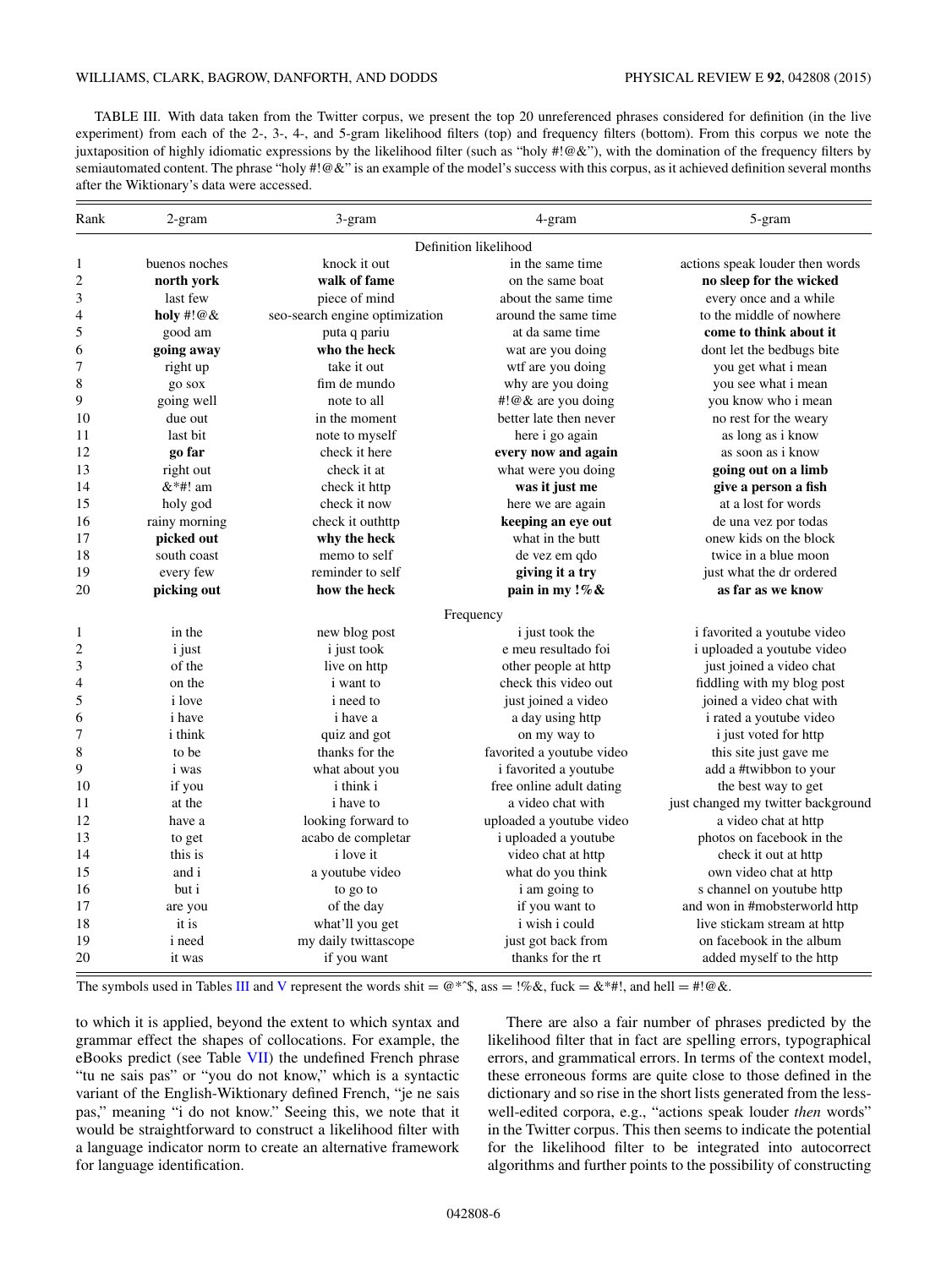<span id="page-6-0"></span>syntactic indicator norms of phrases, making estimations of tenses and parts of speech (whose data are also available from the Wiktionary [\[30\]](#page-12-0)) possible through application of the model in precisely the same manner presented in Sec. [III.](#page-2-0) Regardless of the future applications, we have developed and presented a powerful and scalable MWE extraction technique.

### **APPENDIX A: CROSS-VALIDATION RESULTS FOR MISSING ENTRY DETECTION**

In this Appendix we provide cross-validation results for missing entry detection.

### **1. The New York Times**



FIG. 3. (Color online) With data taken from the *NYT* corpus, we present (tenfold) cross-validation results for the filtration procedures. For each of the lengths 2, 3, 4, and 5, we show the ROC curves, comparing true and false positive rates for both the likelihood filters (black) and the frequency filters (gray). There we see increased performance in the likelihood classifiers (except possibly for length 5), which is reflected in the AUCs (where an AUC of 1 indicates a perfect classifier). In the insets we also monitor the average number of missing entries discovered as a function of the number of entries proposed, for each length. There the horizontal dotted lines indicate the average numbers of missing entries discovered for both the likelihood filters (black) and the frequency filters (gray) when short lists of 20 phrases were taken (red dotted vertical lines). From this we see an indication that even the 5-gram likelihood filter is effective at detecting missing entries in short lists, while the frequency filter is not.





FIG. 4. (Color online) With data taken from the lyrics corpus, we present (tenfold) cross-validation results for the filtration procedures. For each of the lengths 2, 3, 4, and 5, we show the ROC curves, comparing true and false positive rates for both the likelihood filters (black) and the frequency filters (gray). There we see increased performance in the likelihood classifiers, which is reflected in the AUCs (where an AUC of 1 indicates a perfect classifier). In the insets we also monitor the average number of missing entries discovered as a function of the number of entries proposed, for each length. There the horizontal dotted lines indicate the average numbers of missing entries discovered for both the likelihood filters (black) and the frequency filters (gray), when short lists of 20 phrases were taken (red dotted vertical lines). Here we can see that it may have been advantageous to construct slightly longer 3- and 4-gram lists.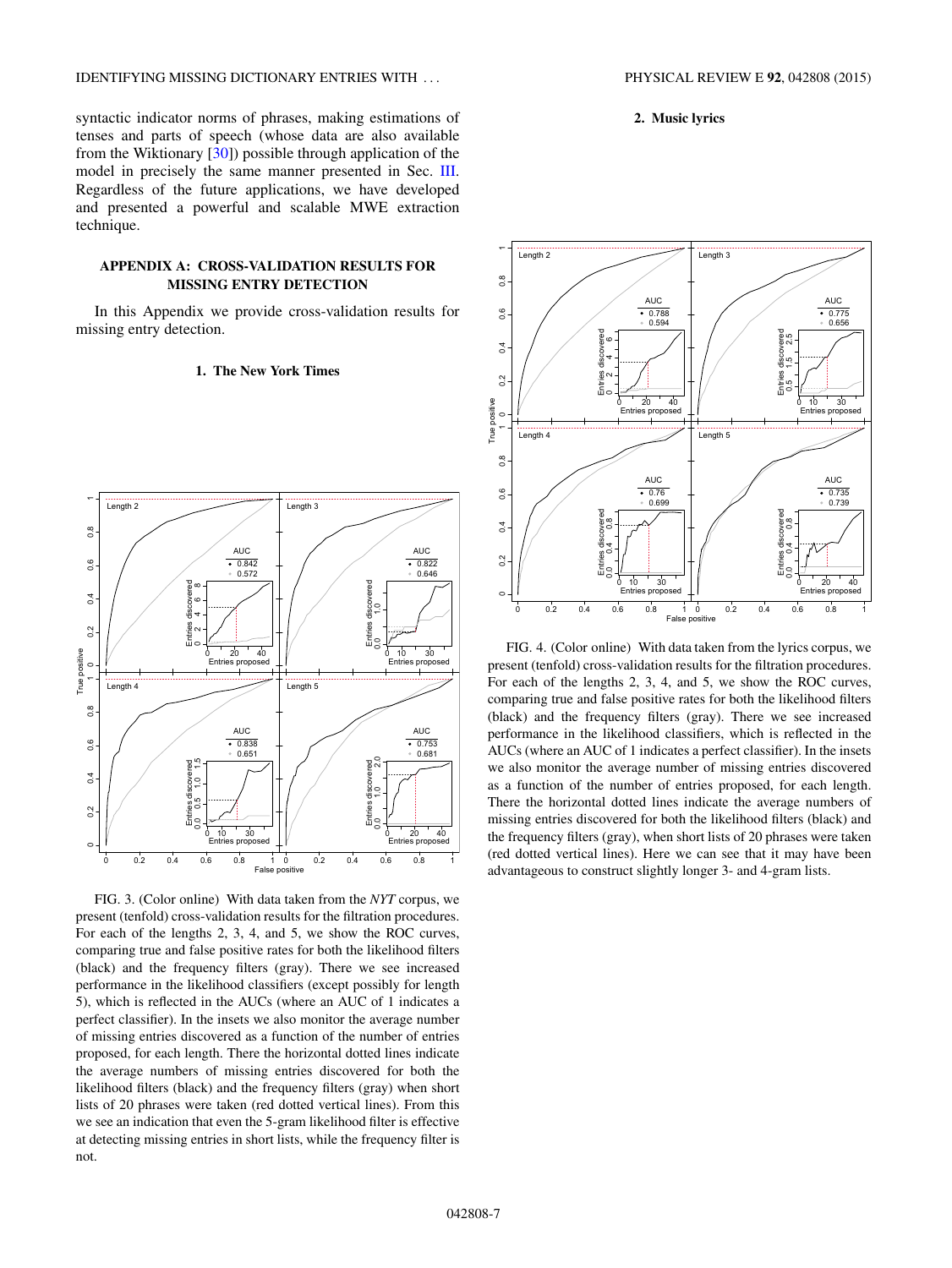## **3. English Wikipedia**

# **4. Project Gutenberg eBooks**

<span id="page-7-0"></span>

FIG. 5. (Color online) With data taken from the Wikipedia corpus, we present (tenfold) cross-validation results for the filtration procedures. For each of the lengths 2, 3, 4, and 5, we show the ROC curves, comparing true and false positive rates for both the likelihood filters (black) and the frequency filters (gray). There we see increased performance in the likelihood classifiers, which is reflected in the AUCs (where an AUC of 1 indicates a perfect classifier). In the insets we also monitor the average number of missing entries discovered as a function of the number of entries proposed, for each length. There the horizontal dotted lines indicate the average numbers of missing entries discovered for both the likelihood filters (black) and the frequency filters (gray) when short lists of 20 phrases were taken (red dotted vertical lines). Here we can see that it may have been advantageous to construct slightly longer 3- and 4-gram lists.



FIG. 6. (Color online) With data taken from the eBooks corpus, we present (tenfold) cross-validation results for the filtration procedures. For each of the lengths 2, 3, 4, and 5, we show the ROC curves, comparing true and false positive rates for both the likelihood filters (black) and the frequency filters (gray). There we see increased performance in the likelihood classifiers, which is reflected in the AUCs (where an AUC of 1 indicates a perfect classifier). In the insets we also monitor the average number of missing entries discovered as a function of the number of entries proposed, for each length. There the horizontal dotted lines indicate the average numbers of missing entries discovered for both the likelihood filters (black) and the frequency filters (gray) when short lists of 20 phrases were taken (red dotted vertical lines). Here we can see that the power of the 4-gram model does not show itself until longer lists are considered.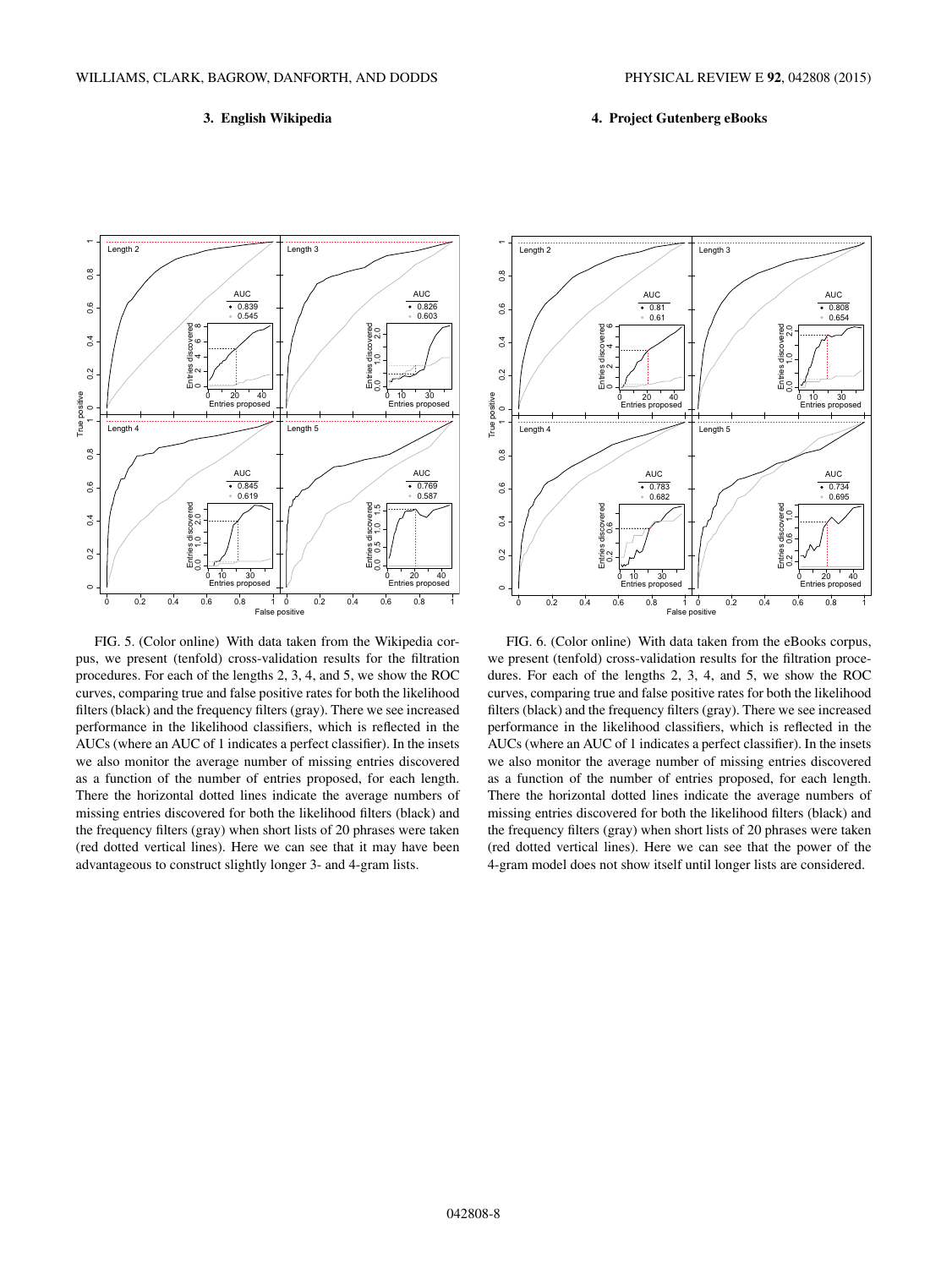# **APPENDIX B: TABLES OF POTENTIAL MISSING ENTRIES**

<span id="page-8-0"></span>In this Appendix we provide lexical tables of potential missing entries.

#### **1. The New York Times**

TABLE IV. With data taken from the *NYT* corpus, we present the top 20 unreferenced phrases considered for definition (in the live experiment) from each of the 2-, 3-, 4-, and 5-gram likelihood filters (top) and frequency filters (bottom). From this corpus we note the juxtaposition of highly idiomatic expressions by the likelihood filter (such as "united front"), with the domination of the frequency filters by structural elements of rigid content (e.g., the obituaries). The phrase "united front" is an example of the model's success with this corpus, as its coverage in a Wikipedia article began in 2006, describing the general Marxist tactic extensively. We also note that we have abbreviated "national oceanographic and atmospheric administration" (column 5, row 2), for brevity.

| Rank                    | 2-gram                | 3-gram                  | 4-gram                    | 5-gram                                 |  |  |
|-------------------------|-----------------------|-------------------------|---------------------------|----------------------------------------|--|--|
|                         | Definition likelihood |                         |                           |                                        |  |  |
| 1                       | prime example         | as united states        | in the same time          | when push came to shove                |  |  |
| $\overline{\mathbf{c}}$ | going well            | in united states        | about the same time       | natl. ocean. and atm. admin.           |  |  |
| 3                       | south jersey          | by united states        | around the same time      | all's well that ends well'             |  |  |
| 4                       | north jersey          | eastern united states   | during the same time.     | you see what i mean                    |  |  |
| 5                       | united front          | first united states     | roughly the same time     | so far as i know                       |  |  |
| 6                       | go well               | a united states         | return to a boil          | take it or leave it'                   |  |  |
| 7                       | gulf states           | to united states        | every now and again       | gone so far as to                      |  |  |
| 8                       | united germany        | for united states       | at the very time          | love it or leave it                    |  |  |
| 9                       | dining out            | senior united states    | nowhere to be seen        | as far as we're concerned              |  |  |
| 10                      | north brunswick       | of united states        | for the long run          | as bad as it gets                      |  |  |
| 11                      | go far                | from united states      | over the long run         | as far as he's concerned               |  |  |
| 12                      | going away            | is a result             | why are you doing         | days of wine and roses'                |  |  |
| 13                      | there all             | and united states       | in the last minute        | as far as we know                      |  |  |
| 14                      | picked out            | with united states      | to the last minute        | state of the county address            |  |  |
| 15                      | go all                | that united states      | until the last minute     | state of the state address             |  |  |
| 16                      | this same             | two united states       | remains to be done        | state of the city address              |  |  |
| 17                      | civil court           | its united states       | turn of the screw         | just a matter of time                  |  |  |
| 18                      | good example          | assistant united states | turn of the last          | be a matter of time                    |  |  |
| 19                      | this instance         | but united states       | turn of the millennium    | for the grace of god                   |  |  |
| 20                      | how am                | western united states   | once upon a mattress      | short end of the market                |  |  |
|                         |                       |                         | Frequency                 |                                        |  |  |
| 1                       | of the                | one of the              | in the united states      | at the end of the                      |  |  |
| $\overline{\mathbf{c}}$ | in the                | in new york             | for the first time.       | because of an editing error            |  |  |
| 3                       | he said               | the new york            | the new york times        | the new york stock exchange            |  |  |
| 4                       | and the               | some of the             | in new york city          | for the first time in                  |  |  |
| 5                       | for the               | part of the             | at the end of             | he is survived by his                  |  |  |
| 6                       | at the                | of new york             | the end of the            | is survived by his wife                |  |  |
| 7                       | in a                  | president of the        | a spokesman for the       | an initial public offering of          |  |  |
| 8                       | to be                 | the end of              | at the university of      | by the end of the                      |  |  |
| 9                       | with the              | there is a              | one of the most           | the end of the year                    |  |  |
| 10                      | that the              | director of the         | of the united states      | the securities and exchange commission |  |  |
| 11                      | it is                 | it was a                | a member of the           | for the first time since               |  |  |
| 12                      | from the              | according to the        | the rest of the           | for students and the elderly           |  |  |
| 13                      | she said              | in the last             | at the age of             | beloved wife of the late               |  |  |
| 14                      | by the                | the white house         | to the united states      | he said in an interview                |  |  |
| 15                      | it was                | in the united           | in lieu of flowers        | the dow jones industrial average.      |  |  |
| 16                      | as a                  | the university of       | executive director of the | the executive director of the          |  |  |
| 17                      | he was                | there is no             | the united states and     | tonight and tomorrow night at          |  |  |
| 18                      | is a                  | it is a                 | is one of the             | in the last two years                  |  |  |
| 19                      | with a                | the first time          | of the new york           | in the new york times                  |  |  |
| 20                      | and a                 | in the first            | by the end of             | in the last few years                  |  |  |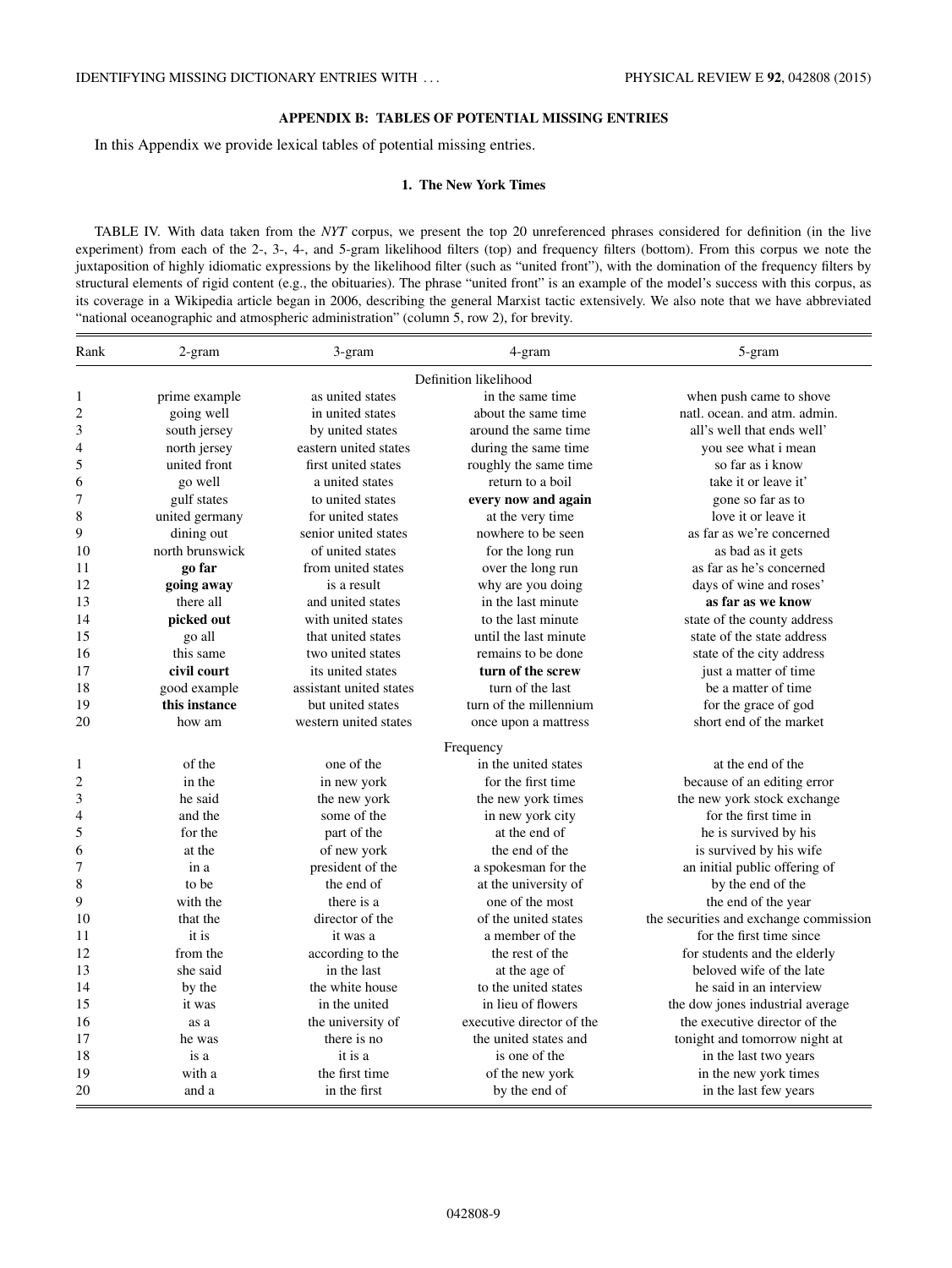# **2. Music lyrics**

<span id="page-9-0"></span>TABLE V. With data taken from the lyrics corpus, we present the top 20 unreferenced phrases considered for definition (in the live experiment) from each of the 2-, 3-, 4-, and 5-gram likelihood filters (top) and frequency filters (bottom). From this corpus we note the juxtaposition of highly idiomatic expressions by the likelihood filter (such as "iced up"), with the domination of the frequency filters by various onomatopoeias. The phrase "iced up" is an example of the model's success with this corpus, having had definition in the Urban Dictionary since 2003, indicating that one is "covered in diamonds." Further, though this phrase does have a variant that is defined in the Wiktionary (as early as 2011)—"iced out"—we note that the reference is also made in the Urban Dictionary (as early as 2004), where the phrase has distinguished meaning for one that is so bedecked—ostentatiously.

| Rank                    | 2-gram         | 3-gram             | 4-gram                                | 5-gram                         |
|-------------------------|----------------|--------------------|---------------------------------------|--------------------------------|
|                         |                |                    | Definition likelihood                 |                                |
| 1                       | uh ha          | now or later       | one of a million                      | when push come to shove        |
| $\overline{\mathbf{c}}$ | come aboard    | change of mind     | made up your mind                     | come #!@& of high water        |
| 3                       | strung up      | over and done      | every now and again                   | you see what i mean            |
| 4                       | $&$ *#! am     | forth and forth    | make up my mind                       | you know that i mean           |
| 5                       | iced up        | in and down        | son of the gun                        | until death do us part         |
| 6                       | merry little   | now and ever       | cry me a river-er                     | that's a matter of fact        |
| 7                       | get much       | off the air        | have a good day                       | it's a matter of fact          |
| 8                       | da same        | on and go          | on way or another                     | what goes around comes back    |
| 9                       | messed around  | check it check     | for the long run                      | you reap what you sew          |
| 10                      | old same       | stay the $&$ *#!   | feet on solid ground                  | to the middle of nowhere       |
| 11                      | used it        | set the mood       | feet on the floor                     | actions speak louder than lies |
| 12                      | uh yeah        | night to day       | between you and i                     | u know what i mean             |
| 13                      | uh on          | day and every      | what in the $\#$ ! @ &                | ya know what i mean            |
| 14                      | fall around    | meant to stay      | why are you doing                     | you'll know what i mean        |
| 15                      | come one       | in love you        | you don't think so                    | you'd know what i mean         |
| 16                      | out much       | upon the shelf     | for better or for                     | y'all know what i mean         |
| 17                      | last few       | up and over        | once upon a dream                     | baby know what i mean          |
| 18                      | used for       | check this $@*^s$$ | over and forever again                | like it or leave it            |
| 19                      | number on      | to the brink       | knock-knock-knockin' on heaven's door | i know what i mean             |
| 20                      | come prepared  | on the dark        | once upon a lifetime                  | ain't no place like home       |
|                         |                |                    | Frequency                             |                                |
| 1                       | in the         | <i>i</i> want to   | la la la la                           | la la la la la                 |
| $\overline{\mathbf{c}}$ | and i          | la la la           | <i>i</i> don't want to                | na na na na na                 |
| 3                       | <i>i</i> don't | i want you         | na na na na                           | on and on and on               |
| 4                       | on the         | you and me         | in love with you                      | <i>i</i> want you to know      |
| 5                       | if you         | i don't want       | <i>i</i> want you to                  | don't know what to do          |
| 6                       | to me          | i know you         | i don't know what                     | oh oh oh oh oh                 |
| $\overline{7}$          | to be          | i need you         | i don't know why                      | da da da da da                 |
| 8                       | <i>i</i> can   | and i know         | oh oh oh oh                           | do do do do do                 |
| 9                       | and the        | i don't wanna      | <i>i</i> want to be                   | one more chance at love        |
| 10                      | but i          | i got a            | know what to do                       | i don't want to be             |
| 11                      | of the         | <i>i</i> know that | what can i do                         | in the middle of the           |
| 12                      | i can't        | you know i         | yeah yeah yeah yeah                   | i don't give a $&$ *#!         |
| 13                      | for you        | <i>i</i> can see   | you don't have to                     | yeah yeah yeah yeah            |
| 14                      | when i         | and i don't        | i close my eyes                       | i don't know what to           |
| 15                      | you can        | in your eyes       | you want me to                        | all i want is you              |
| 16                      | <i>i</i> got   | and if you         | you make me feel                      | you know i love you            |
| 17                      | in my          | the way you        | <i>i</i> just want to                 | the middle of the night        |
| 18                      | all the        | na na na           | da da da da                           | the rest of my life            |
| 19                      | <i>i</i> want  | don't you know     | if you want to                        | no no no no no                 |
| 20                      | that i         | this is the        | come back to me                       | at the end of the              |

The symbols used in Tables [III](#page-5-0) and V represent the words shit =  $@^{*}\hat{ }$ , ass = !%&, fuck = &\*#!, and hell = #!@&.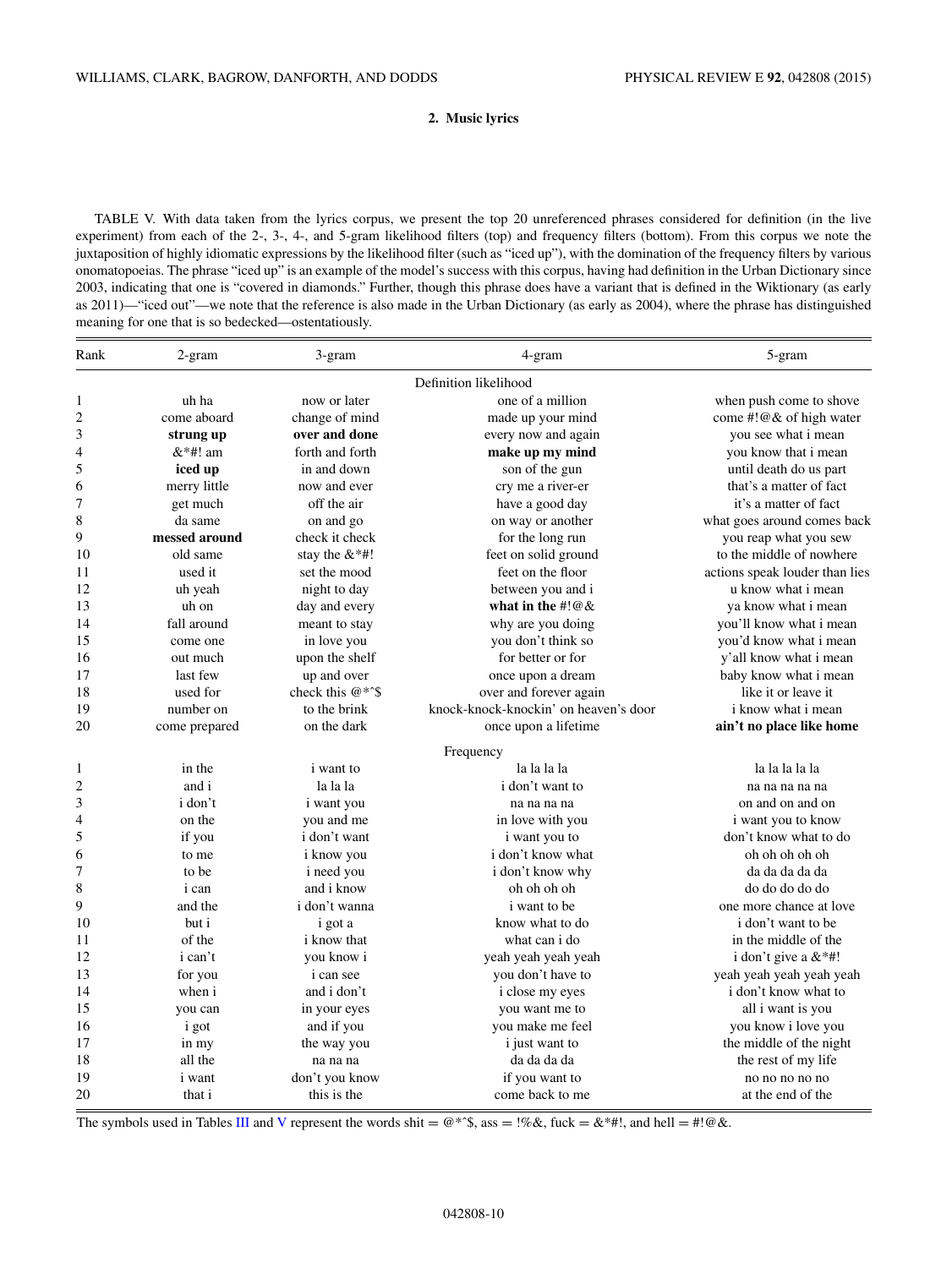## **3. English Wikipedia**

TABLE VI. With data taken from the Wikipedia corpus, we present the top 20 unreferenced phrases considered for definition (in the live experiment) from each of the 2-, 3-, 4-, and 5-gram likelihood filters (top) and frequency filters (bottom). From this corpus we note the juxtaposition of highly idiomatic expressions by the likelihood filter (such as "same-sex couples"), with the domination of the frequency filters by highly descriptive structural text from the presentations of demographic and numeric data. The phrase "same-sex couples" is an example of the model's success with this corpus and appears largely because of the existence of the distinct phrases "same-sex marriage" and "married couples" with definitions in the Wiktionary.

| Rank                    | 2-gram           | 3-gram                     | 4-gram                        | 5-gram                               |
|-------------------------|------------------|----------------------------|-------------------------------|--------------------------------------|
|                         |                  |                            | Definition likelihood         |                                      |
| 1                       | new addition     | in respect to              | in the other hand             | the republic of the congo            |
| $\overline{\mathbf{c}}$ | african states   | as united states           | people's republic of poland   | so far as i know                     |
| 3                       | less well        | was a result               | people's republic of korea    | going as far as to                   |
| 4                       | south end        | walk of fame               | in the same time              | gone so far as to                    |
| 5                       | dominican order  | central united states      | the republic of congo         | went as far as to                    |
| 6                       | united front     | in united states           | at this same time             | goes as far as to                    |
| 7                       | same-sex couples | eastern united states      | at that same time             | the federal republic of yugoslavia   |
| 8                       | baltic states    | first united states        | approximately the same time   | state of the nation address          |
| 9                       | to york          | a united states            | about the same time           | as far as we know                    |
| 10                      | new kingdom      | under united states        | around the same time.         | just a matter of time                |
| 11                      | east carolina    | to united states           | during the same time          | due to the belief that               |
| 12                      | due east         | of united states           | roughly the same time         | as far as i'm aware                  |
| 13                      | united church    | southern united states     | ho chi minh trail             | due to the fact it                   |
| 14                      | quarter mile     | southeastern united states | lesser general public license | due to the fact he                   |
| 15                      | end date         | southwestern united states | in the last minute            | due to the fact the                  |
| 16                      | so well          | and united states          | on the right hand             | as a matter of course                |
| 17                      | olympic medalist | th united states           | on the left hand              | as a matter of policy                |
| 18                      | at york          | western united states      | once upon a mattress          | as a matter of principle             |
| 19                      | go go            | for united states          | o caetano do sul              | or something to that effect          |
| 20                      | teutonic order   | former united states       | turn of the screw             | as fate would have it                |
|                         |                  |                            | Frequency                     |                                      |
| 1                       | of the           | one of the                 | in the united states          | years of age or older                |
| 2                       | in the           | part of the                | at the age of                 | the average household size was       |
| 3                       | and the          | the age of                 | a member of the               | were married couples living together |
| 4                       | on the           | the end of                 | under the age of              | from two or more races               |
| 5                       | at the           | according to the           | the end of the                | at the end of the                    |
| 6                       | for the          | may refer to               | at the end of                 | the median income for a              |
| 7                       | he was           | member of the              | as well as the                | the result of the debate             |
| 8                       | it is            | the university of          | years of age or               | of it is land and                    |
| 9                       | with the         | in the early               | of age or older               | the racial makeup of the             |
| 10                      | as a             | a member of                | the population density was    | has a total area of                  |
| 11                      | it was           | in the united              | the median age was            | the per capita income for            |
| 12                      | from the         | he was a                   | as of the census              | and the average family size          |
| 13                      | the first        | of the population          | households out of which       | and the median income for            |
| 14                      | as the           | was born in                | one of the most               | the average family size was          |
| 15                      | was a            | end of the                 | people per square mile        | had a median income of               |
| 16                      | in a             | in the late                | at the university of          | of all households were made          |
| 17                      | to be            | in addition to             | was one of the                | at an average density of             |
| 18                      | one of           | it is a                    | for the first time            | males had a median income            |
| 19                      | during the       | such as the                | the result of the             | housing units at an average          |
| 20                      | with a           | the result was             | has a population of           | made up of individuals and           |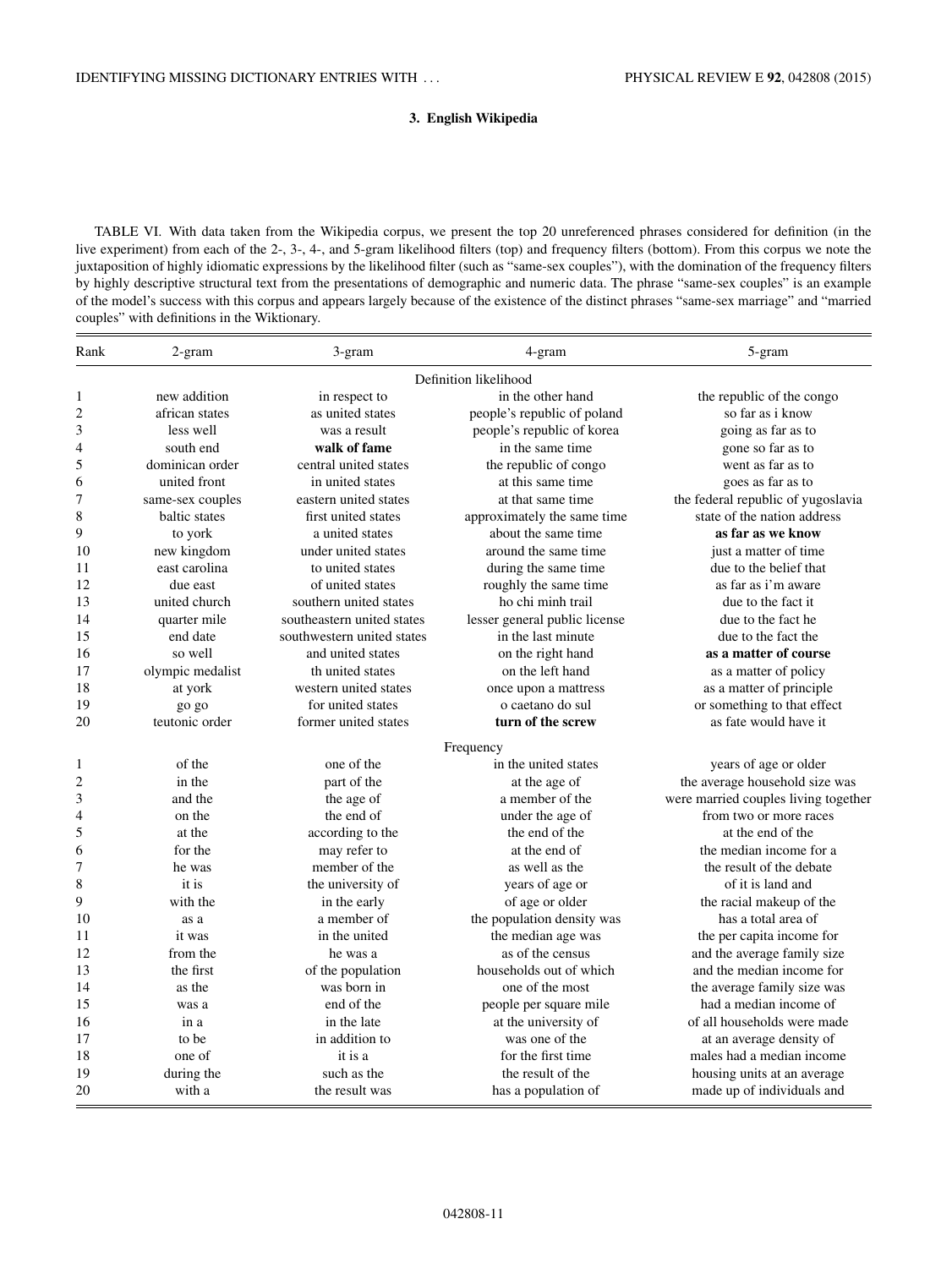## **4. Project Gutenberg eBooks**

<span id="page-11-0"></span>TABLE VII. With data taken from the eBooks corpus, we present the top 20 unreferenced phrases considered for definition (in the live experiment) from each of the 2-, 3-, 4-, and 5-gram likelihood filters (top) and frequency filters (bottom). From this corpus we note the juxtaposition of many highly idiomatic expressions by the likelihood filter, with the domination of the frequency filters by highly structural text. Here, since the texts are all within the public domain, we see that this much less modern corpus is without the innovation present in the other, but that the likelihood filter does still extract many unreferenced variants of Wiktionary-defined idiomatic forms.

| Rank             | 2-gram        | 3-gram                      | 4-gram                  | 5-gram                                |
|------------------|---------------|-----------------------------|-------------------------|---------------------------------------|
|                  |               |                             | Definition likelihood   |                                       |
| 1                | go if         | by and bye                  | i ask your pardon       | handsome is that handsome does        |
| 2                | come if       | purchasing power equivalent | i crave your pardon     | for the grace of god                  |
| 3                | able man      | of the contrary             | with the other hand     | be that as it might                   |
| 4                | at york       | quite the contrary          | upon the other hand     | be that as it will                    |
| 5                | going well    | of united states            | about the same time     | up hill and down hill                 |
| 6                | there once    | so well as                  | and the same time       | come to think about it                |
| 7                | go well       | at a rate                   | every now and again     | is no place like home                 |
| 8                | so am         | point of fact               | tu ne sais pas          | for the love of me                    |
| 9                | go all        | as you please               | quarter of an inch      | so far as i'm concerned               |
| 10               | picked out    | so soon as                  | quarter of an ounce     | you know whom i mean                  |
| 11               | very same     | it a rule                   | quarter of an hour's    | you know who i mean                   |
| 12               | come all      | so to bed                   | qu'il ne fallait pas    | upon the face of it                   |
| 13               | look well     | of a hurry                  | to the expense of       | you understand what i mean            |
| 14               | there all     | at the rate                 | be the last time        | you see what i mean                   |
| 15               | how am        | such a hurry                | and the last time       | by the grace of heaven                |
| 16               | going away    | just the way                | was the last time       | by the grace of the                   |
| 17               | going forth   | it all means                | is the last time        | don't know what i mean                |
| 18               | get much      | you don't know              | so help me heaven       | be this as it may                     |
| 19               | why am        | greater or less             | make up my mind         | in a way of speaking                  |
| 20               | this same     | have no means               | at the heels of         | or something to that effect           |
|                  |               |                             | Frequency               |                                       |
| 1                | of the        | one of the                  | for the first time      | at the end of the                     |
| $\boldsymbol{2}$ | and the       | it was a                    | at the end of           | and at the same time.                 |
| 3                | it was        | there was a                 | of the united states    | the other side of the                 |
| 4                | on the        | out of the                  | the end of the          | on the part of the                    |
| 5                | it is         | it is a                     | the rest of the         | distributed proofreading team at http |
| 6                | to be         | i do not                    | one of the most         | on the other side of                  |
| 7                | he was        | it is not                   | on the other side       | at the foot of the                    |
| 8                | at the        | and it was                  | for a long time         | percent of vote by party              |
| 9                | for the       | it would be                 | it seems to me          | at the head of the                    |
| 10               | with the      | he did not                  | it would have been      | as a matter of course                 |
| 11               | he had        | there was no                | as well as the          | on the morning of the                 |
| 12               | by the        | and in the                  | i am going to           | for the first time in                 |
| 13               | he said       | that he was                 | as soon as the          | it seems to me that                   |
| 14               | in a          | it was not                  | <i>i</i> should like to | president of the united states        |
| 15               | with a        | it was the                  | as a matter of          | at the bottom of the                  |
| 16               | and i         | that he had                 | on the part of          | i should like to know                 |
| 17               | that the      | there is no                 | the middle of the       | but at the same time                  |
| 18               | of his        | that it was                 | the head of the         | at the time of the                    |
| 19               | <i>i</i> have | he had been                 | at the head of          | had it not been for                   |
| 20               | and he        | but it was                  | the edge of the         | at the end of a                       |